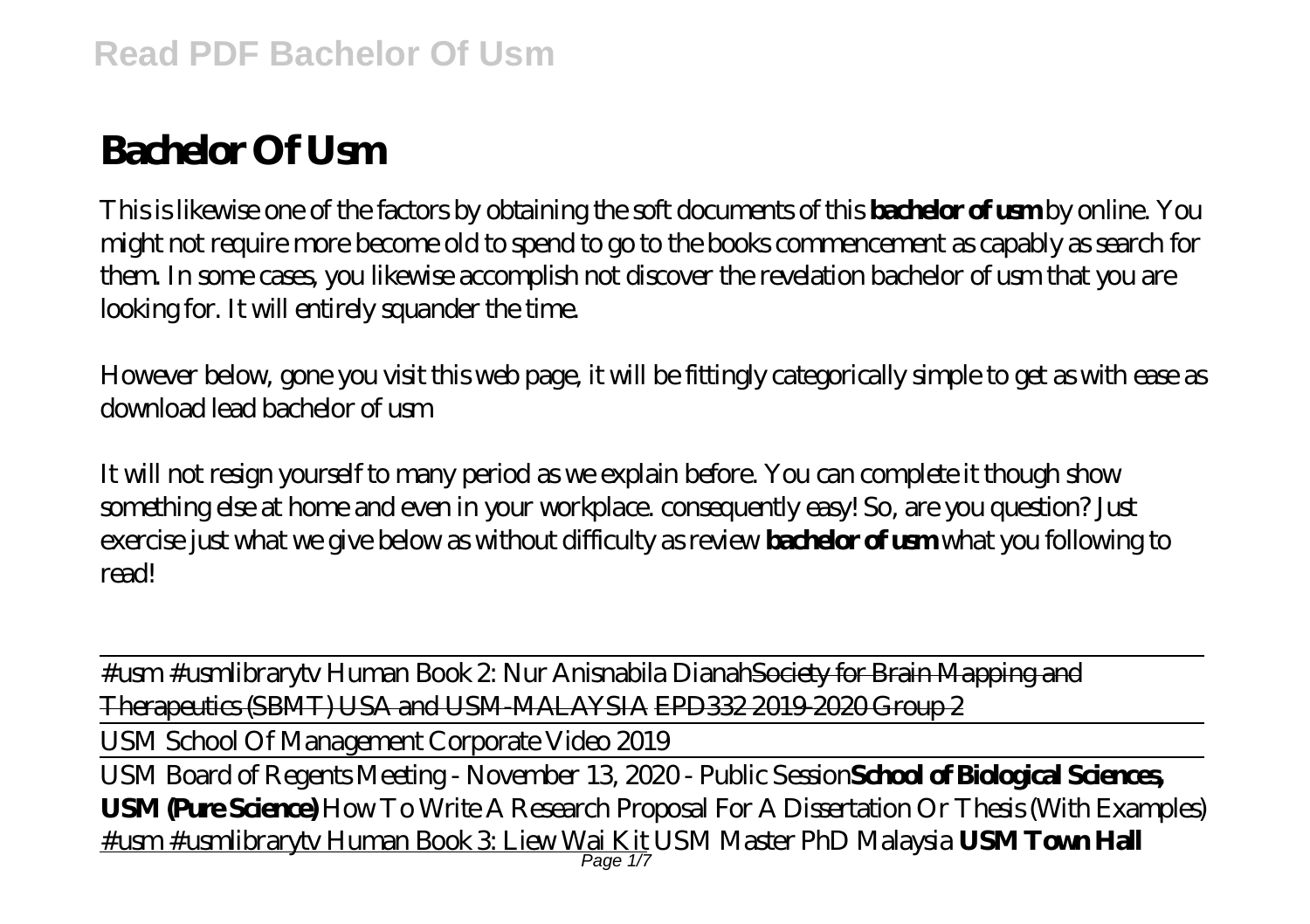**02-14-2020 Product Design USM Dinner USM ACTIVITY INSIGHT PILOT TEST** *title, Kids Say the Darndest Things - ART LINKLETTER a day in the life of a harvard ph.d (first year) Life As An Airline Pilot On The A320* Top 10 Best Universities In Malaysia/Top 10 Universidades De Malasia *Titisan air mata ibu dan ayah di hari konvo USM ... siapa yang tak menangis tu memang jiwa kental! 理科大学 - 理大总校 (Universiti Sains Malaysia - USM Kampus Induk) You are the reason My Campus Tour : Universiti Sains Malaysia | USM Diaries #8* USM Hostel Introduction Saujana **UNI MOVE-IN DAY! DORM MOVE IN || UNIVERSITI SAINS MALAYSIA! || ORIENTATION** \"The USM Update,\" May 2019 SCHOOL OF MANAGEMENT, UNIVERSITI SAINS MALAYSIA (USM) PROMOTIONAL VIDEO *LEE ZIWEI (2020) USM INTERVIEW (BACHELOR OF PHARMACY)* USM Degree On Line.mov *Music Department USM* The Path to 250 with Dr. Tao Le USM PhD - Universiti Sains Malaysia **how to survive degree life 101 + things i wish i knew • usm, penang** *Bachelor Of Usm* Gulf Park Campus. 730 East Beach Boulevard Long Beach, MS 39560. 228.865.4500. Contact Us. Gulf Park Campus Map

## *Undergraduate Programs - University of Southern Mississippi*

In addition to the General Education Curriculum of the University, students completing the BLS design their own general studies degree by taking 36 hours of coursework from across multiple disciplines. Students also choose an 18-hour concentration from among the minors offered at USM. Seniors complete a four credit hour capstone experience by developing and implementing either an individual research project or an experiential learning project.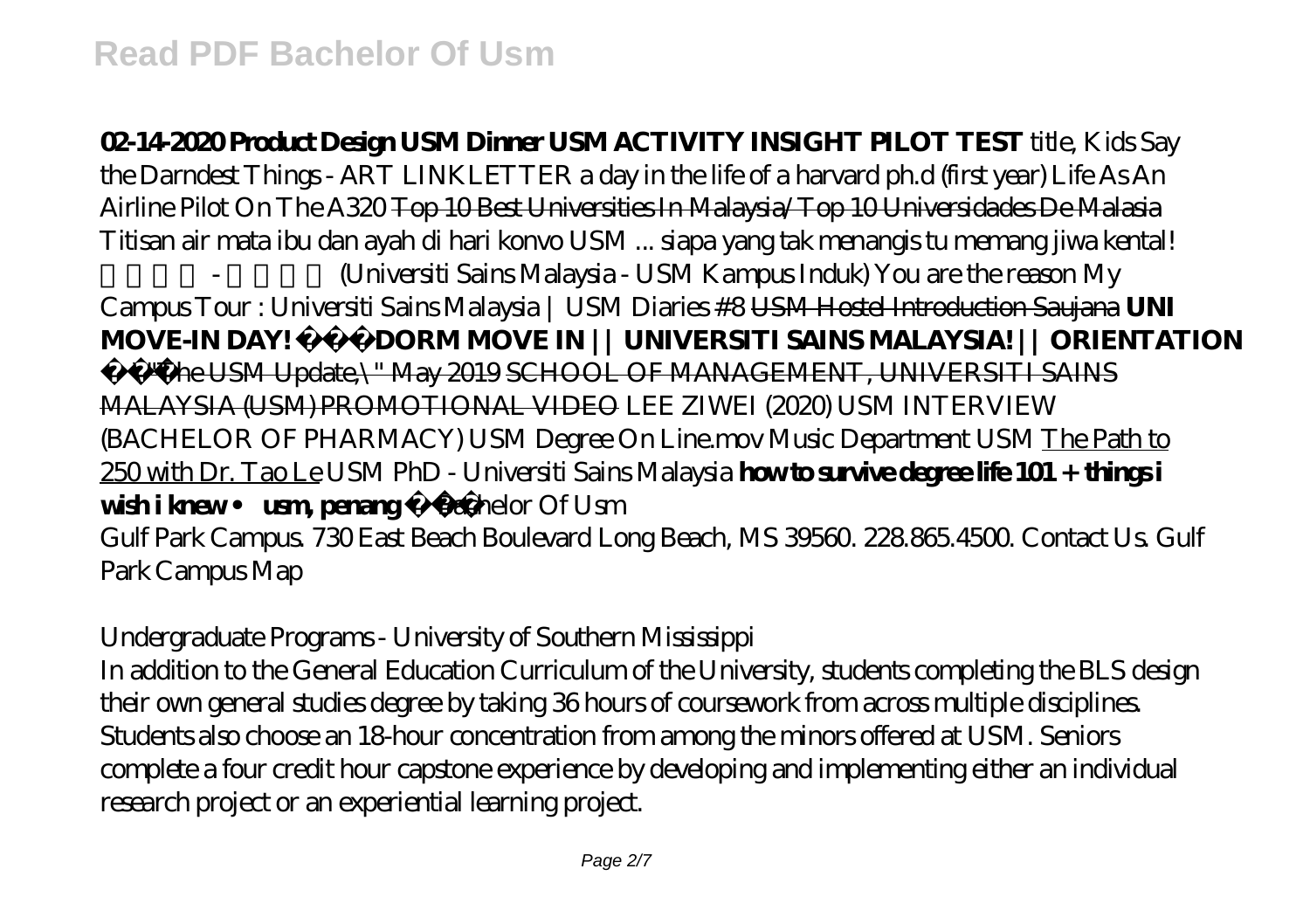# *Undergraduate Programs - University of Southern Mississippi*

USM Home / Undergraduate Programs / Applied Technology What value can an applied technology degree provide? Designed for professionals with a technical/occupational 2-year degree, the Applied Technology Bachelor's Degree fills that all-important educational gap.

# *Undergraduate Programs - University of Southern Mississippi*

With our wide spectrum of undergraduate, graduate, and professional development offerings, the University of Southern Maine (USM) provides academic excellence that is responsive to the economic, health, and civic needs of our communities.

# *Majors, Minors, & Programs | University of Southern Maine*

Bachelor of Fine Arts (B.F.A.), professional career preparation in Drawing & Painting, Graphic Design, or Sculpture. Scholarships are based on portfolio review and area of study. The University of Southern Mississippi is an accredited, institutional member of the National Association of Schools of Art & Design.

# *Undergraduate Programs - University of Southern Mississippi*

USM Bachelor of Social Work Students Find Purposeful Work Amid the Pandemic. USM Bachelor of Social Work Students Find Purposeful Work Amid the Pandemic: Read More. ... University of Southern Maine A Member of the University of Maine System PO Box 9300, Portland, ME 04104 1-800-800-41 ISM.

# *School of Social Work | University of Southern Maine*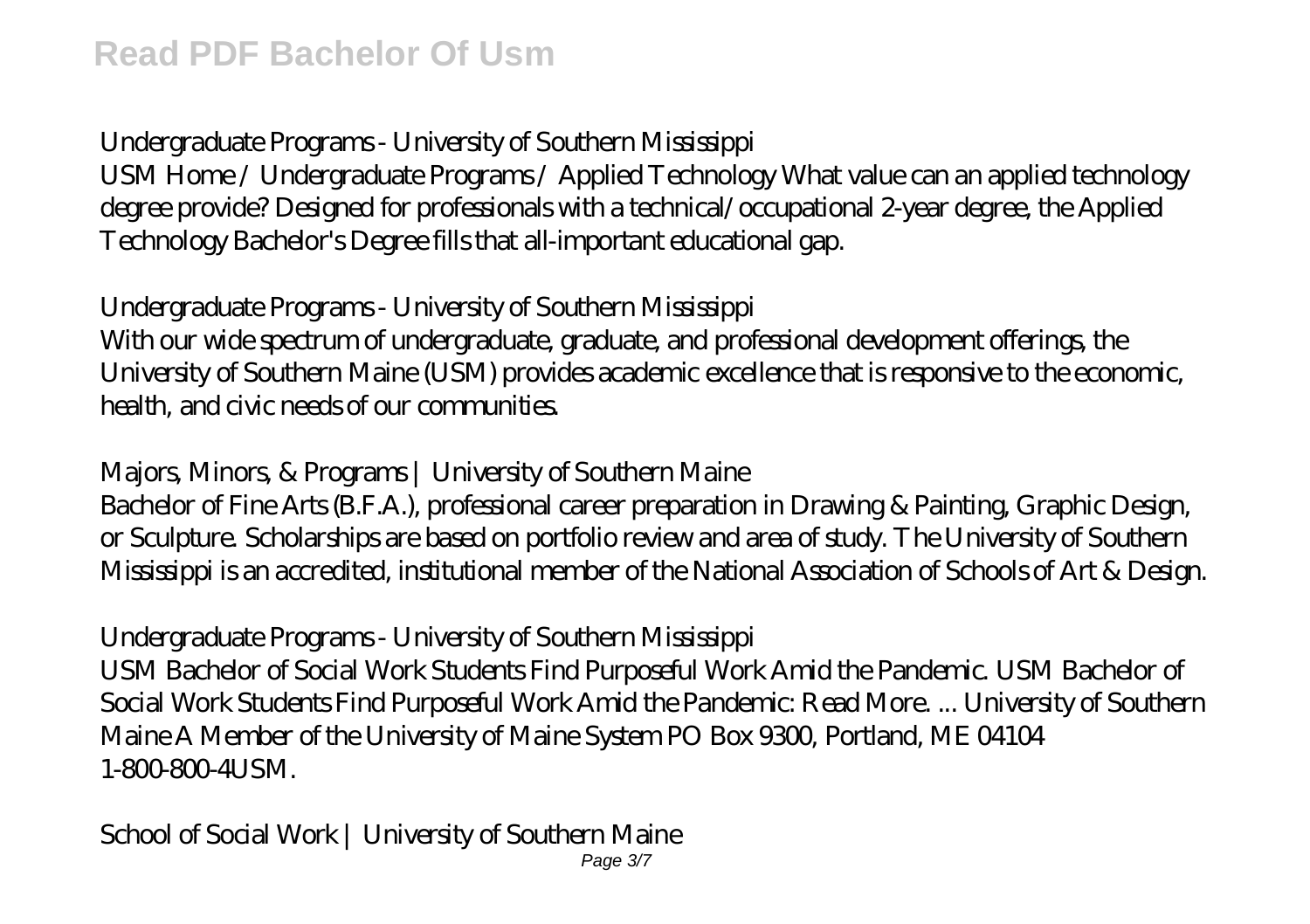USM Home / Undergraduate Programs / Management Earn Your Degree in Management. The Management program here at Southern Miss prepares students for leadership success in many career fields in the private, public, and nonprofit sectors. Students develop managerial skills in goal selection and planning, assigning tasks, delegating authority ...

## *Management - University of Southern Mississippi*

At Southern Miss, Dr. McIlwain directs all aspects of the trombone studio including The USM Trombone Choir, Select Octet, and Hub Bones. The USM Trombone Choir was invited to perform twice at the 2013 International Trombone Festival in Columbus, GA and at the American Trombone Workshop, 2015.

## *Music - University of Southern Mississippi*

programs to the best of your ability. USM's ability to recruit and graduate high caliber students increases the value of everyone's degree. Donate to the CAHS Scholarship Fund. Checks can be made payable to the University of Southern Maine, CAHS Scholarship Fund, Advancement, P.O. Box 9300, Portland, ME 04104-9300.

## *THE USM COLLEGE OF ARTS, HUMANITIES, AND SOCIAL SCIENCES ...*

Kris attended the London School of Economics and holds a Juris Doctorate from the University of the District of Columbia and a Bachelor of Arts degree (with honors) from New York University. About **I**ISM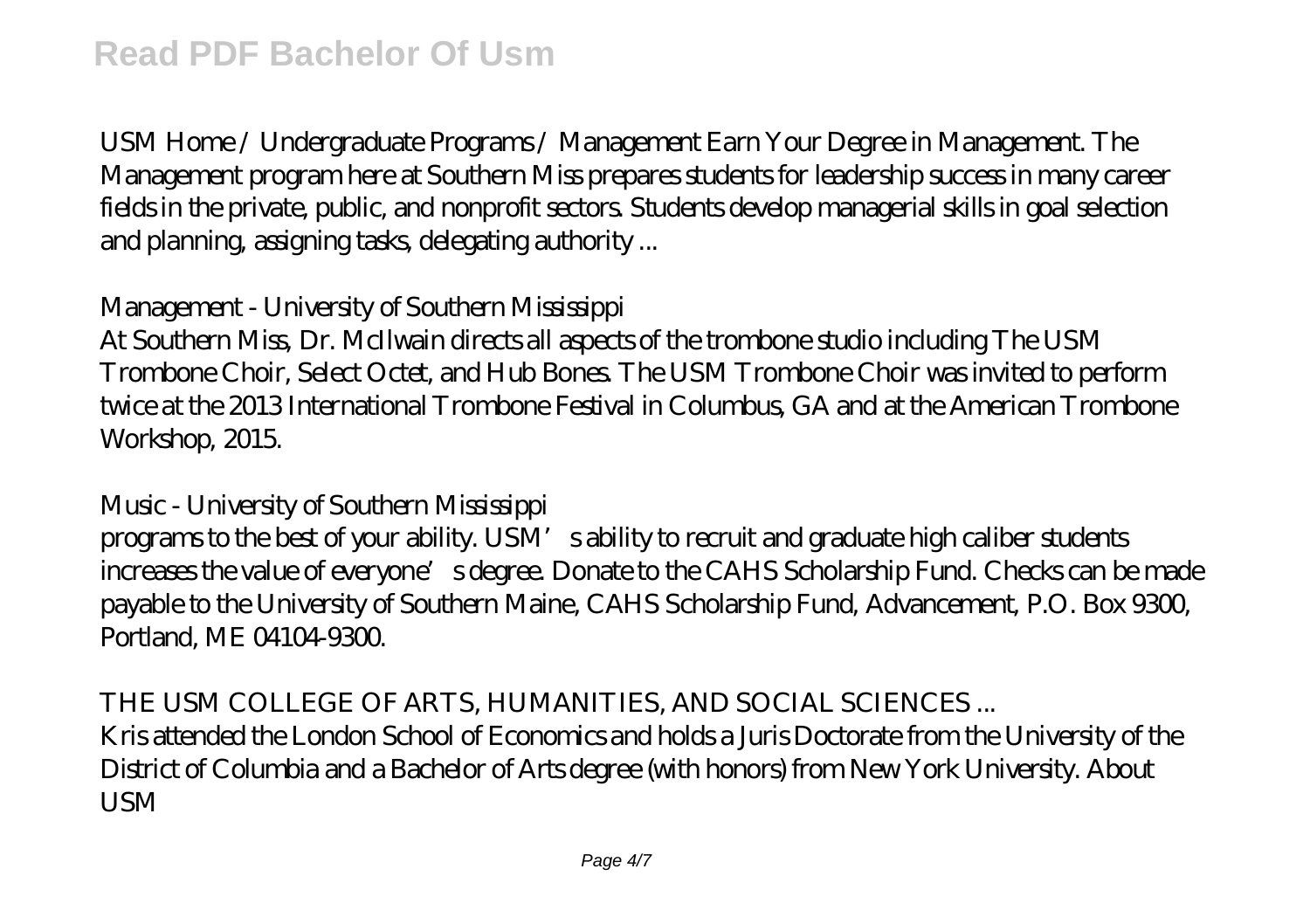## *Kris Sahonchik - University of Southern Maine*

After being accorded APEX status, USM has admitted students into its Bachelor's Degree Programmes (Full Time) from the 2009/2010 Academic Session without them having to go through the BPKP system (Ministry of Higher Education). Applications for studies in USM can be made online through the website https://pohon.usm.my.

## *USM | Universiti Sains Malaysia - Programes*

David was a professor at the School of Social work from 1988-2016 and is now retired in Long Beach, CA. He holds a Bachelor's degree in History and a Master's degree in Social Work from Columbia University, a Labor Studies Master's degree from the University of Massachusetts at Amherst, and a Ph.D. in Sociology from the City University of New York.

## *School of Social Work - University of Southern Maine*

For more information about USM's M.O.T. program, please contact the Coordinator of Graduate Programs at USM's Lewiston-Auburn College. Students accepted into the program will be advised by both an occupational therapy faculty member and their health sciences advisor.

#### *BS in Health Sciences - University of Southern Maine*

The biggest benefit of the psychology degree is flexibility. Graduates with backgrounds in psychology can go into virtually any field and find that their background in human behavior, the brain, research and helping skills is useful in achieving their career goals. Most psychology graduates pursue careers in business, education, health, the environment, human performance, education and public ...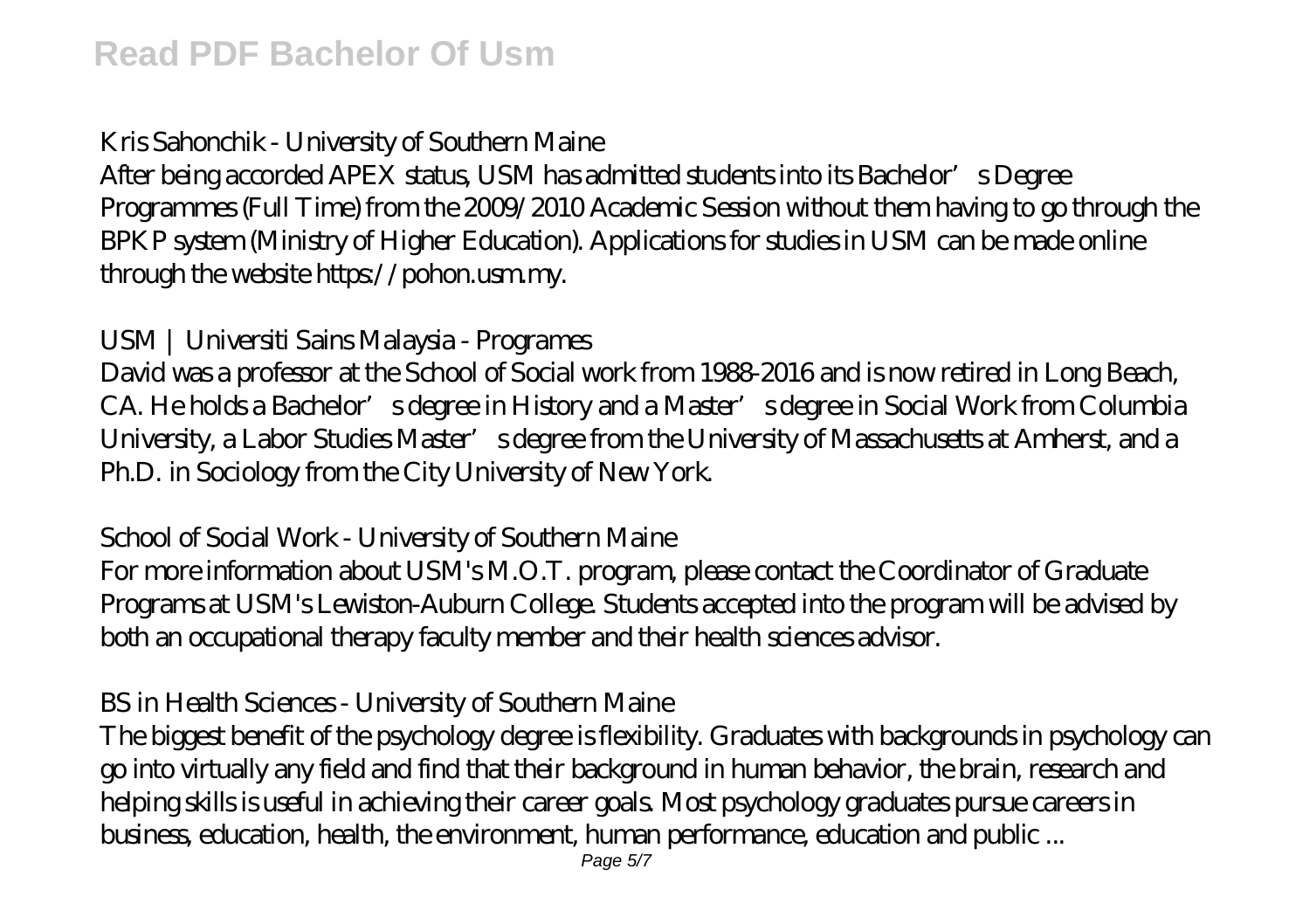# *Psychology - University of Southern Mississippi*

Finance | Undergraduate Programs. Earn Your Degree in Finance. Finance is the science of money management, concerning the investment of assets over time under conditions of risk or uncertainty.

## *Finance - University of Southern Mississippi*

The Bachelor of Management program at the School of Management is a three and a half-year degree program specially designed to nurture future managers with practical and conceptual understanding of management principles and techniques in achieving the professional management education for holistic excellence.

## *US6345001 - Bachelor of Management ... - USM Admission*

With bachelor's programs offered both on campus and online, you can tailor your program to meet the demands of work, family, and school. Through USM's Office of Prior Learning Assessment, you may gain academic credit for skills and knowledge you've acquired on the job, in the military, or through community involvement.

## *Undergraduate | University of Southern Maine*

Facebook: USM Leadership Studies Facebook Group BS in Leadership and Organizational Studies The baccalaureate degree in Leadership and Organizational Studies (LOS) combines a liberal arts program with the study of how organizations operate and how leadership functions.